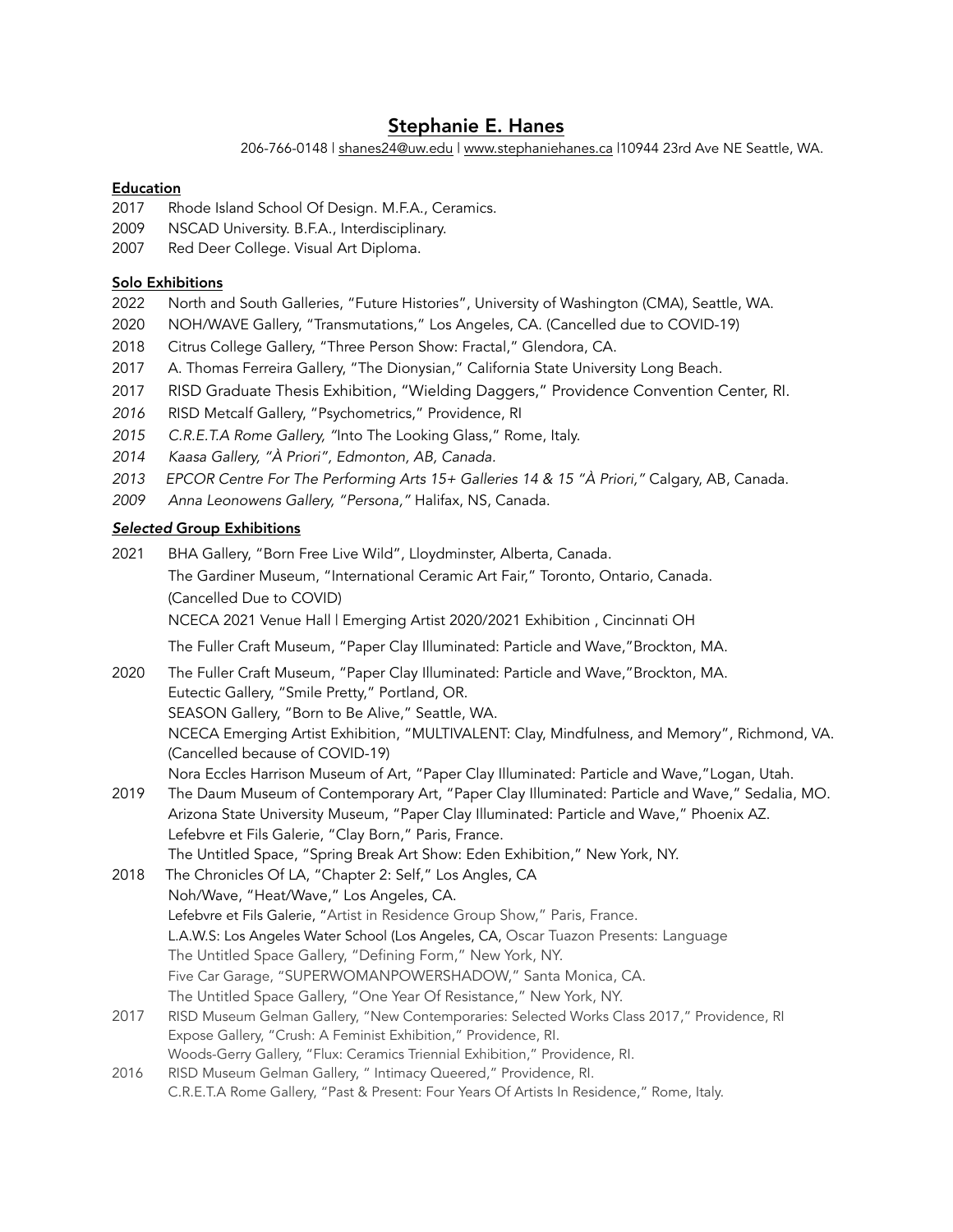Expose Gallery, "*Live Girls Exhibition," Providence, RI.* RISD Museum Gelman Gallery, "Better Again Exhibition,"*Providence, RI.* Sol Koffler Gallery, "Vitrify: A RISD Graduate Ceramic Biannual," *Providence, RI.*

### Teaching Experience

20210-22 Visiting Full-Time Artist in Residence at University of Washington 3D4M Department

2018-21 Visiting Full Time Lecturer at University of Washington 3D4M Department: Ceramics & Sculpture, Seattle. 2017-18 Adjunct Lecturer in Ceramics at California State University Long Beach.

Part-Time Professor in Ceramics at Santa Ana College, Santa Ana, CA.

2017 Graduate Instructor at Rhode Island School Of Design, Wintersession: Ceramic Sculpture, Providence, RI

# Public Collections

"The Termagant Woman." California State University Long Beach Center For Contemporary Ceramics, Long Beach, CA. USA. Donated 2018.

"Dissolute Woman." Red Deer College Studio Collection, Red Deer, AB, Canada. Donated, 2011.

"Pixilated Self Portrait" Red Deer College Permanent Student Collection, Red Deer, AB, CA. Acquired, 2007.

### Residencies

2018-22University Of Washington 3D4M Department, Seattle, WA.

2018 Lefebvre et Fils Residency, Versailles, France.

2017-18California State University Long Beach Center for Contemporary Ceramics: Invited Artist.

2014-15 C.R.E.T.A. Rome, Countryside Studio, Anguillara Sabazia, Italy.

- 2010 Red Deer College A.I.R. Program, Red Deer, Alberta, Canada.
- 2009 Nova Scotia Center For Craft & Design, Halifax, Nova Scotia, Canada.

#### Awards

- 2021 2020 NCECA Emerging Artist Prize, Richmond, VA.
- 2020 Wyckoff Milliman Grant for Teaching Excellence at University Of Washington, Seattle, WA.
- 2019 Wyckoff Milliman Grant for Teaching Excellence at University Of Washington, Seattle, WA.
- 2018 Wyckoff Milliman Grant for Teaching Excellence at University Of Washington, Seattle, WA. Lefebvre et Fils Galerie, Fully Funded Residency.
- 2017 Toby Devan Lewis Fellowship for a RISD Graduate with Exceptional Promise. RISD Materials Fund Scholarship. RISD Fellowship.
	- RISD Graduate Division Fellowship.
- 2016 Alberta Student Aid: Arts Graduate Scholarship. RISD Clay Club Scholarship. RISD Fellowship. RISD Graduate Division Fellowship.
- 2009 Honorarium from NSCAD University.
- 2007 Red Deer College Deans Honour Roll PESAC Weatherford Scholarship
- 2006 Red Deer College Student Visual Art Society: Visual Art Award Alberta Scholarship Fund: Jason Lang Award

#### Judicator

2013 University City Sculpture Competition. Organized the \$100,000 competition in Calgary, AB, Canada.